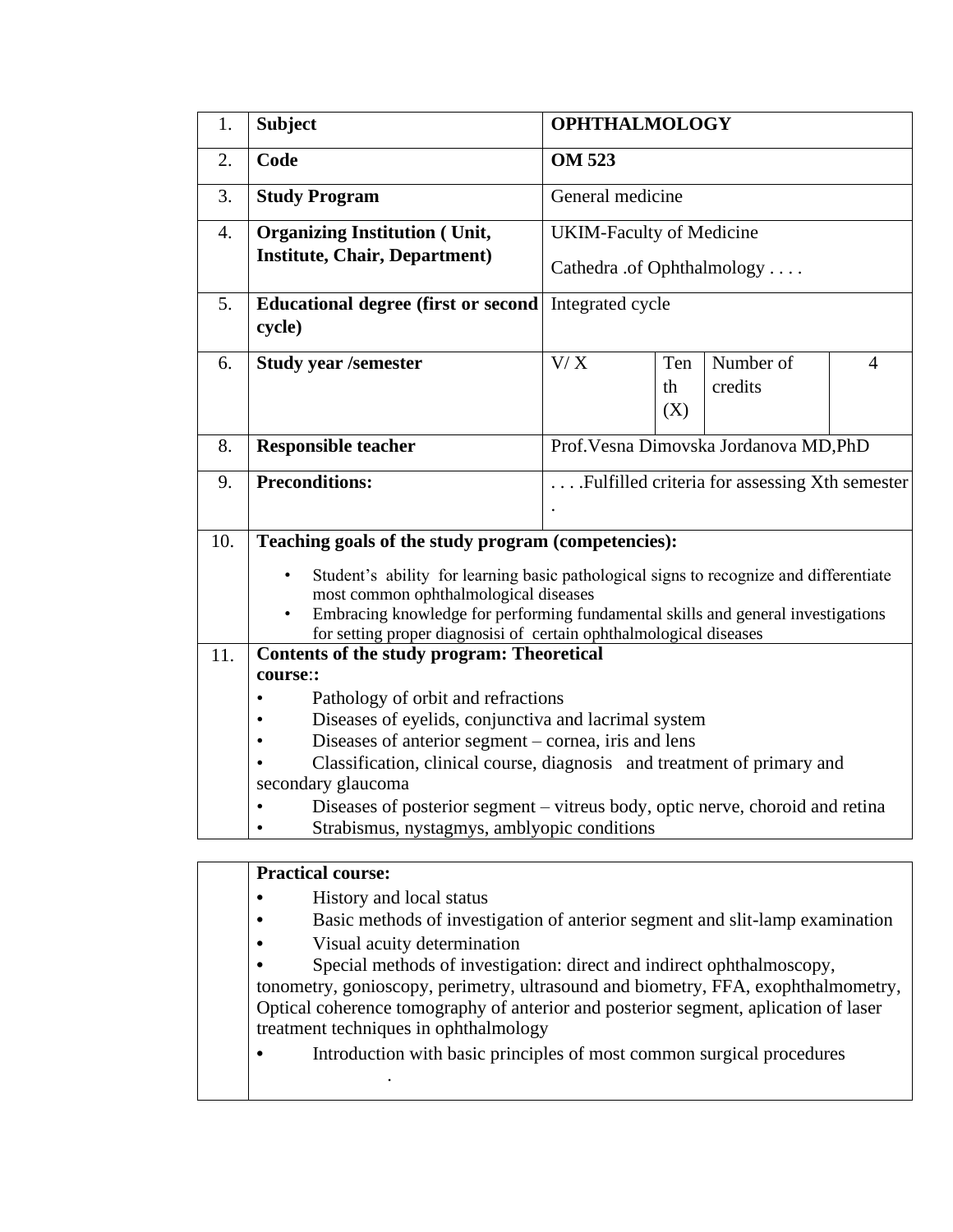| 12. |                                           | Methods of studying: Interactive lectures, seminar presentations, exercises, workshop |      |                                                                 |                                                                                        |                                               |  |
|-----|-------------------------------------------|---------------------------------------------------------------------------------------|------|-----------------------------------------------------------------|----------------------------------------------------------------------------------------|-----------------------------------------------|--|
| 13. | <b>Total no. of hours:</b>                |                                                                                       |      |                                                                 | . 60. hours                                                                            |                                               |  |
| 14. |                                           | Distribution of the available time                                                    |      |                                                                 |                                                                                        |                                               |  |
| 15. | <b>Type of educational</b><br>activity    |                                                                                       | 15.1 | course                                                          | Lectures-theoretical                                                                   | 20 hours                                      |  |
|     |                                           |                                                                                       | 15.2 | Practicals (laboratory,<br>clinical),<br>seminars, team<br>work |                                                                                        | Practical<br>30.hours<br>Seminars $-10$ hours |  |
| 16. |                                           | Other types of                                                                        | 16.1 |                                                                 | Project assignments                                                                    | $\ldots$ hours                                |  |
|     |                                           | activities                                                                            |      | Individual tasks                                                |                                                                                        | $\ldots$ hours                                |  |
|     |                                           |                                                                                       | 16.3 | Home studying                                                   |                                                                                        | $60$ hours                                    |  |
| 17. | <b>Assessment of knowledge:</b><br>points |                                                                                       |      |                                                                 |                                                                                        |                                               |  |
|     | 17.1<br><b>Tests</b>                      |                                                                                       |      |                                                                 |                                                                                        | min.-max.                                     |  |
|     |                                           |                                                                                       |      |                                                                 | 2 Continuous tests                                                                     | total points                                  |  |
|     |                                           |                                                                                       |      |                                                                 | Generalophthalmology<br>$11,5-19$<br>· Special ophthalmology<br>$11,5-19$<br>$\cdot$ . |                                               |  |
|     |                                           |                                                                                       |      |                                                                 | Total number - 38 points                                                               |                                               |  |
|     |                                           | Final exam                                                                            |      | min.-max.                                                       | Subject: Ophthalmology.                                                                |                                               |  |
|     |                                           |                                                                                       |      |                                                                 | Practical exam                                                                         | 6-11 points                                   |  |
|     |                                           |                                                                                       |      |                                                                 |                                                                                        |                                               |  |
|     |                                           |                                                                                       |      |                                                                 | Oral exam                                                                              | $25-41$ points                                |  |
|     | 17.2                                      | Seminar work/project<br>(presentation: written and<br>oral)                           |      |                                                                 | Seminar works                                                                          | min.-max.<br>$3 - 5$<br>points                |  |
|     | 17.3                                      | Active participation                                                                  |      |                                                                 |                                                                                        | min.-max.                                     |  |
|     |                                           |                                                                                       |      |                                                                 | Theoretical course<br>points 1-3                                                       |                                               |  |
|     |                                           |                                                                                       |      |                                                                 | Practical course                                                                       | points 4-7                                    |  |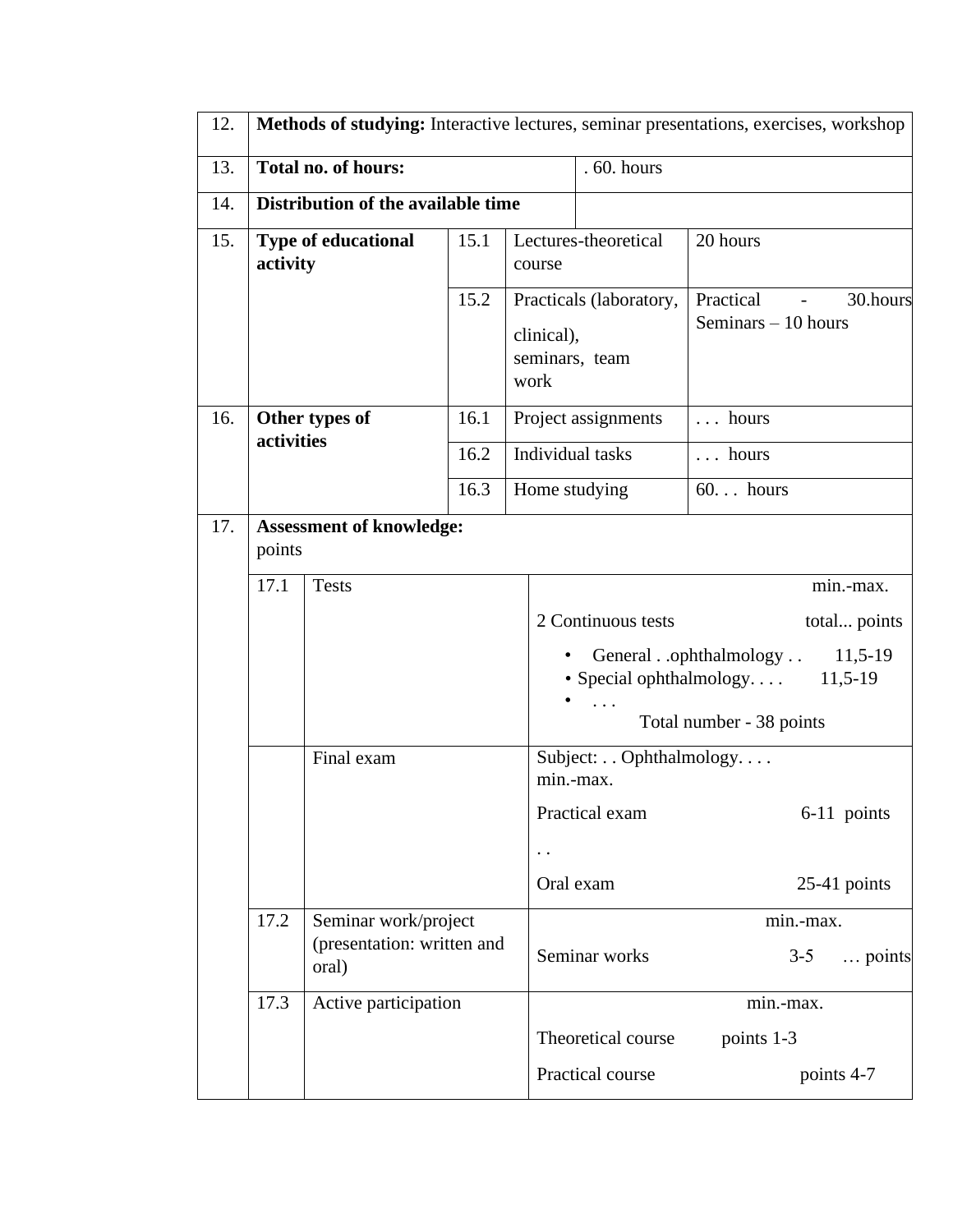| 18. | Knowledge assessment<br>criteria:                                  | up to 59 points                                                                                                                                                                                                                                                                                | $5$ (five) F         |  |  |  |
|-----|--------------------------------------------------------------------|------------------------------------------------------------------------------------------------------------------------------------------------------------------------------------------------------------------------------------------------------------------------------------------------|----------------------|--|--|--|
|     | (points/grade)                                                     | 60 to 68 points                                                                                                                                                                                                                                                                                | $6$ (six) E          |  |  |  |
|     |                                                                    | 69 to 76 points                                                                                                                                                                                                                                                                                | $7$ (seven) D        |  |  |  |
|     |                                                                    | 77 to 84 points                                                                                                                                                                                                                                                                                | 8 (eight) C          |  |  |  |
|     |                                                                    | 85 to 92 points                                                                                                                                                                                                                                                                                | $9 \text{ (nine)} B$ |  |  |  |
|     |                                                                    | 93 to 100 points                                                                                                                                                                                                                                                                               | $10$ (ten) A         |  |  |  |
| 19. | Criteria for obtaining a<br>signature and taking the<br>final exam | Conditional criteria for assessment of knowledge:<br>In<br>order to get a signature for the course, students are<br>obliged to visit practical and theoretical lectures with<br>active participation, in terms of getting minimal points<br>for assessing the continuous tests and final exam. |                      |  |  |  |
| 20. | Language of the course                                             | English                                                                                                                                                                                                                                                                                        |                      |  |  |  |

| 21. | Method for evaluation of<br>the quality of education |                     |                                                           | Anonymous student's evaluation of the subject, teachers<br>and collaborators involved in the educational activities |                                   |                 |  |  |
|-----|------------------------------------------------------|---------------------|-----------------------------------------------------------|---------------------------------------------------------------------------------------------------------------------|-----------------------------------|-----------------|--|--|
| 22. | Literature                                           |                     |                                                           |                                                                                                                     |                                   |                 |  |  |
|     |                                                      | Mandatory textbooks |                                                           |                                                                                                                     |                                   |                 |  |  |
|     | 22.1                                                 |                     | Author                                                    | Title                                                                                                               | Publisher                         | Year            |  |  |
|     |                                                      | $\mathbf{1}$        | Blagojevic M.                                             | "Ophthalmology"                                                                                                     |                                   | 2004            |  |  |
|     |                                                      | $\overline{2}$      | Cynthia<br>A.Bredford                                     | "Basic<br>Ophthalmology"                                                                                            | Tabernakul, Skopj<br>e            | 2011            |  |  |
|     |                                                      | 3                   | Group of authors<br>from the Cathedra<br>of ophthalmology | "Practical skills for<br>students<br>the<br>of<br>ophthalmology<br>and<br>dentistry"                                | Faculty<br>of<br>Medicine, Skopje | Skopje,<br>2011 |  |  |
|     |                                                      | $\overline{4}$      | Nancy<br><b>B.Carlson, Daniel</b><br>Kurtz                | "Clinical<br>procedures<br>in<br>ophthalmologic<br>examination"                                                     | Tabernakul, Skopj<br>e            | 2011            |  |  |
|     |                                                      | 5                   |                                                           |                                                                                                                     |                                   |                 |  |  |